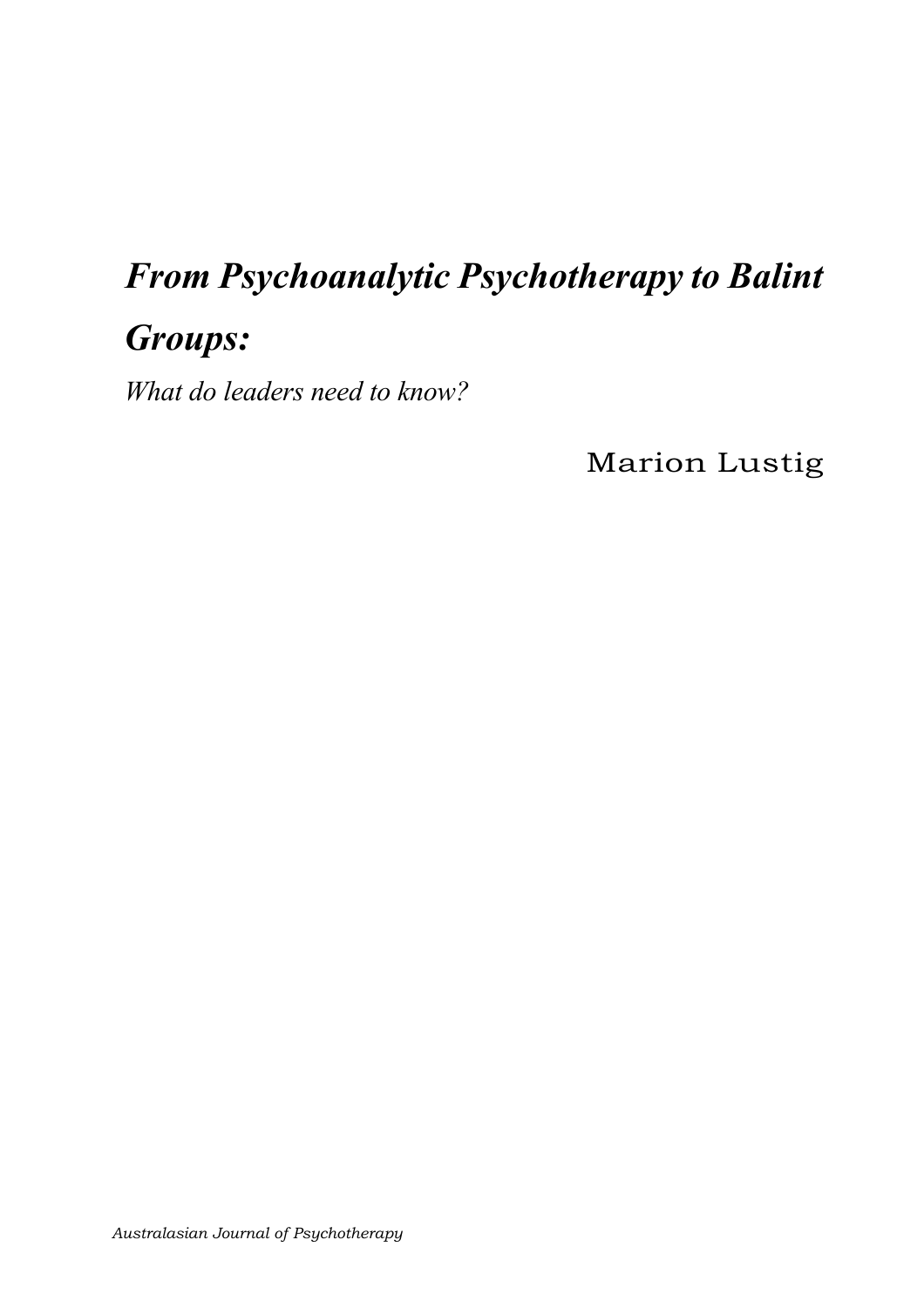Balint groups were named after psychiatrist/psychoanalyst Michael Balint and his psychoanalyst wife Edith Balint who worked with London GPs starting in the 1950s (Balint, 1964). In a Balint group, a small group of practising GPs meets regularly with a trained leader to discuss their work, with a focus on the psychological aspects of general practice and particularly, the doctor-patient relationship.

In the early days of Balint groups, Balint group leaders were exclusively psychoanalysts. Nowadays, Balint group leaders come from a variety of professional backgrounds. In Britain, psychoanalysts have largely disappeared from Balint groups; in the U.S.A. they have had little to do with the Balint movement; whereas in some European countries, exposure to psychoanalysis is still expected of Balint group leaders (Salinsky, 2001).

In Australia, where Balint work has not been highly developed – the Balint Society of Australia (see website) was formed as recently as  $2005 -$  we have interested a number of psychoanalysts and psychoanalytic psychotherapists in leading Balint groups. The majority of these people have no previous experience of either general practice nor of Balint work and many of them come from non-medical backgrounds. We have had to think about what they need to know and may need to learn in order to become effective Balint group leaders and this is the topic of my paper. In this paper, for the purposes of brevity, I will use the term psychotherapist to refer to someone with a background in either psychoanalysis or psychoanalytic psychotherapy, not because the two are identical, but because practitioners of both approaches adopt similar models of the mind and of the process of therapeutic change.

Balint group leaders need knowledge in three areas: psychological processes inboth individuals and groups, general practice, and the Balint group model. Psychotherapists generallyhaveanexcellent understanding of psychological processes in individuals but they may or may not have any understanding of group processes,

about general practice or about Balint groups. In this paper, I discuss some of the things I think psychotherapists need to know about the nature of general practice, the Balint group model, and using psychoanalytic knowledge in the role of Balint group leader. I conclude with some case vignettes from Balint groups I have led.

### What does a Balint group leader need to know about the nature of general practice?

Imagine yourself in a GP's surgery one Monday morning.

Your first patient is a dishevelled 21 year old heroin addict you've never met before. He describes a bizarre physical symptom not really pointing to any medical diagnosis. He aggressively requests a benzodiazepine prescription. You're glad you're not alone in the surgery.

Next, a 14 year old schoolgirl, who tells you with great embarassment about a greenish vaginal discharge. She can barely get out the words, telling you she's had sex with two men in the last week. You feel like a cad asking her whether she's used contraception and you're not surprised she hasn't. You've recognized her mother in the waiting room. You gently ask whether her mother knows about any of this. She insists there is no way she can talk to her, and it's unthinkable that you do.

Your heart sinks when you see the file for your next patient, a 42 year old labourer with low back pain for five years. He'd been off work on workcover for six months, and has become addicted to pain-killing medication.

Next, comes an attractive 36 year old art teacher, whose neck pain you've successfully treated with a couple of counselling sessions, during which she confided some of her frustrations with her rather dour accountant husband. She's sent you a personally hand-painted Christmas card. You make sure the photograph of your wife and children is clearly in view on your desk.

Like these examples, which are all taken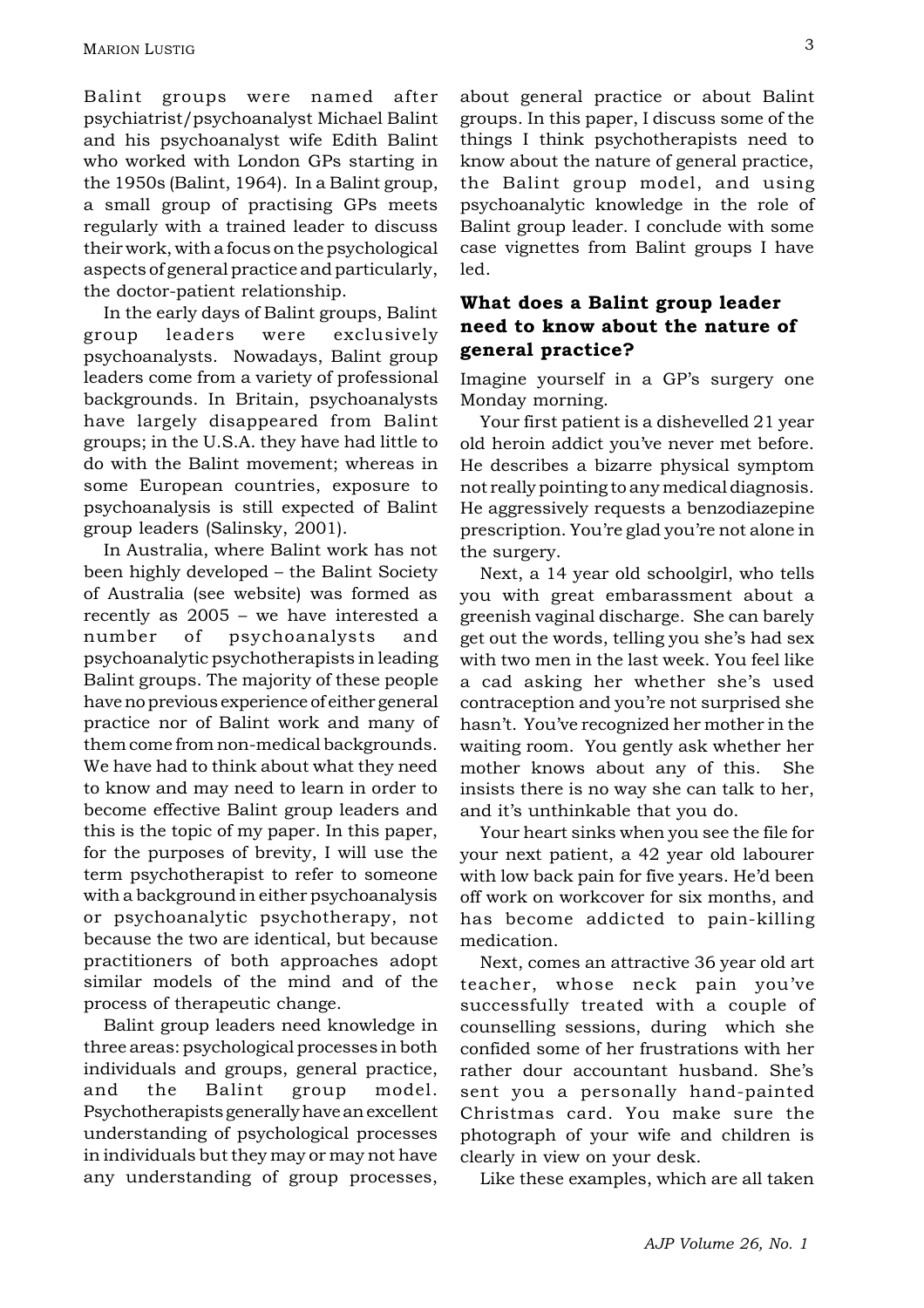from presentations by GPs at Balint groups, one third of general practice consultations are said to involve significant mental health issues, and seventy-five per cent of all consultations inAustralia for mental health issues are with a GP. But neither making a psychiatric diagnosis and treating it according to the textbooks, nor referring the patient off to a mental health professional are likely to be of much immediate use in these encounters.

Here is a list, which is by no means complete, of some of the characteristics of general practice Balint leaders need to know:

GPs' day to day work involves numerous contacts with many people and lots of paperwork.

Most GPs are responsible for a large number of patients.

GPs' relationships with their patients are often long-lasting and may terminate only with the death of the GP or the patient, or when one party decides to sever the relationship.

GPs often treat their patients' families and friends.

GPs often have multiple roles in their communities, which may entail their having relationships with their patients other than the doctor-patient relationship, such as friendships or other professional relationships.

GPs are faced with sometimes confusing mixtures of physical and psychological problems as well as the complex interrelationship between mind and body.

GPs often take on varying roles at different times with their patients. GPs generally have huge constraints on the time they can spend with patients.

GPs relationships with patients are often complicated by the involvement of third parties, such as employers, insurers, colleagues and relatives. The bulk of treatment for mental disorders in the community is done by GPs.

GPs must manage a great deal of uncertainty.

GPs are confronted with illness and suffering, much of which they cannot cure or alleviate.

GPs carry ongoing responsibility (whether or not they feel they can help their patient).

GPs' patients are usually unreferred.

General practice is unpredictable. Psychotherapists, who may not be medically trained, need to acquire not only factual knowledge, but a feeling for what it is like to be a GP at the coal-face.

## What do psychotherapists need to know about Balint groups?

Leaders need to know what kinds of patients should be presented, how they are presented, the kind of discussion that is facilitated, the tasks of the group and the leader's role.

In particular, the GPs present and discuss cases from their own practices, both new cases and follow-ups. Any patient can be presented, not only patients with mental health diagnoses. Members are encouraged to present cases where they have experienced a strong emotional reaction. Typical examples include frustration, sadness, surprise, puzzlement, impotence, anger, dislike, confusion, uncertainty, embarrassment, resentment,being intruded on, being unfairly blamed and feeling overwhelmed.

The doctor is invited to tell the story of themselves and the patient, briefly, informally, without notes. The doctor is asked to try and convey the atmosphere in the consulting room  $-$  what is the patient like, what is it like being with him or her, how do YOU feel? Group members may ask questions to clarify anything in the story and then the group discusses the material presented.

The group's task is to elucidate the emotional aspects of the doctor-patient relationship  $-$  to empathize with both the doctor's and the patient's experience and to reflect on their interaction - and to use this deeper understanding to explore what the patient needs from the doctor. The group members are encouraged to speculate and take risks, without any pressure to be right. The aim is to understand the situation in a deeper way, not to judge, advise, or offer solutions. Because group members bring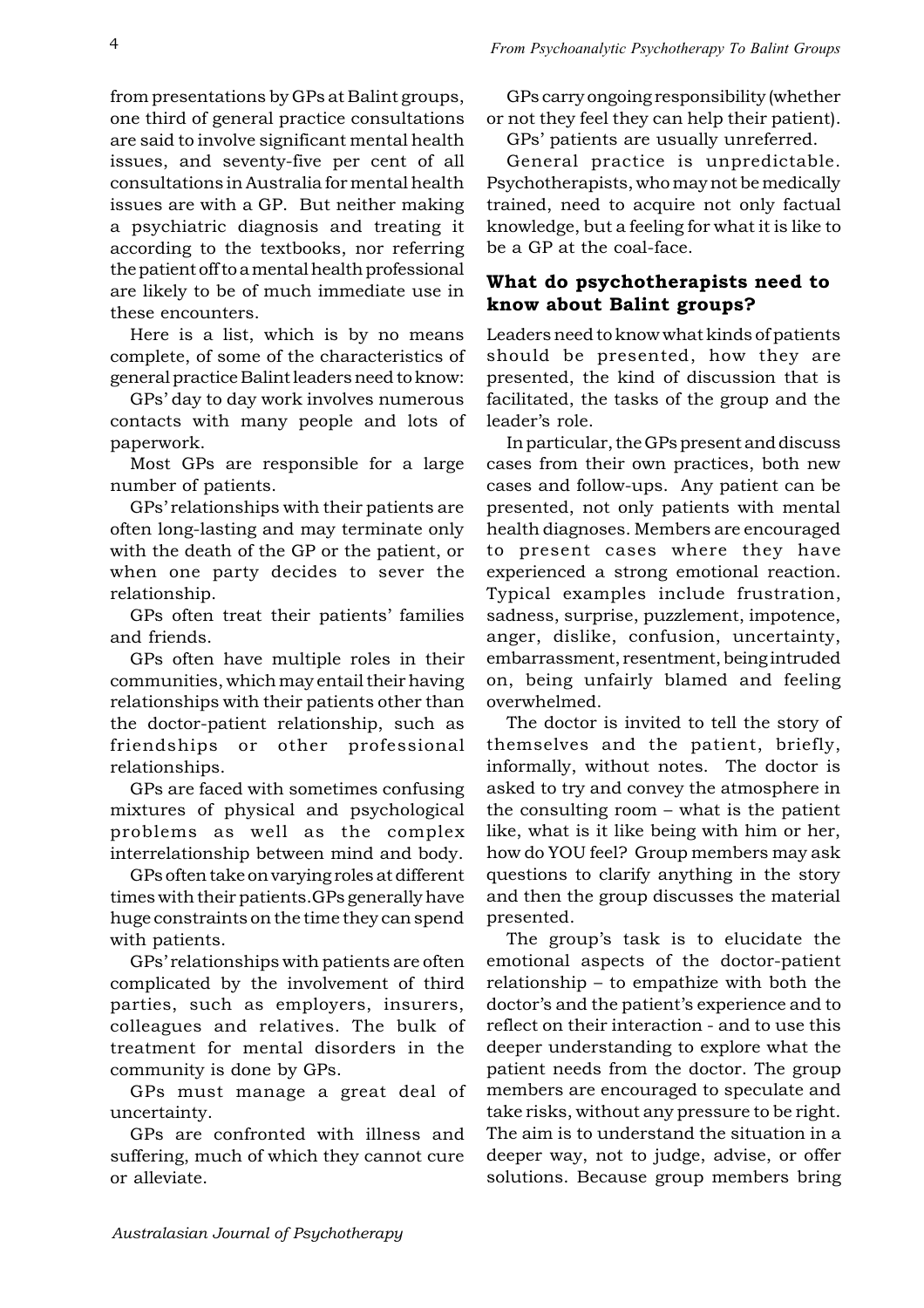their varied personalities, life experiences and blind spots to the discussion, they will respond in diverse ways to the material presented.

The leader's tasks include keeping the group focused on the task, keeping the group safe, protecting participants from intrusiveness, criticism or undue dominance by any group member, discouraging advicegiving, and guiding the group towards deeper understanding. There is no attempt to find a solution to the case. There is often a sense of incompleteness: things left up in the air and the leader needs to help the group bear this uncertainty.

# Learning how to apply their psychotherapy skills in the role of Balint group leader

This is a third aspect of learning for the psychotherapist, closely related to understanding the Balint group model. There is much that psychotherapy and Balint groups have in common. For example:

1. The focus is on psychological issues, both within the patient and particularly between patient and doctor. This is very different from the emphasis in much GP education about psychological issues which focuses on mental health diagnostic categories (such as depression or anxiety) and treatment modalities (such as medication and CBT). The Balint group draws on the psychotherapist's familiarity with the intrapsychic domain to explore the intrapsychic world of the patient and what this evokes in the doctor (Balint, 1993, p.  $23$ .

2. Just as a psychoanalyst might think about transference, the group discussion throws light on how the patient's unconscious, internal world colours their experience of the doctor. And just as the psychoanalyst might reflect about countertransference, the group might help clarify to what extent the doctor is bringing a personal issue to the encounter with the patient, and to what extent is he or she carrying a projection from the patient. In a Balint group, psychoanalytic technical language isn't used. Instead, the leader

might explore these questions by asking: What is the atmosphere in the consulting room? What is it like to be this patient? How would each of us feel confronted by this patient? Can our feelings tell us anything about this patient's experience?

3. The psychotherapist brings to the Balint group his or her familiarity with the concept of unconscious processes, of symbolic communication and of intrapsychic contradictions. The group learns that there is value in taking a wider view than the presenting symptom (Balint, 1993, p. 35).

4. In a Balint group, doctors gradually develop the capacity to identify and reflect about their feelings and responses to patients. It thus becomes a container for these responses, and the doctor is less likely to enact them in an unhelpful way. Over time, the doctor develops the capacity to do this for him or herself. I think there are parallels here to the development of this capacity in a patient in psychoanalytic treatment.

5. The task of the Balint group, as in psychotherapy, is not to be prescriptive. The aim is deeper understanding which allows the possibility of change. Doctors in a Balint group will often present similar cases over a period of time, and report changes in their approach to that particular difficulty.

Psychotherapists need to understand how unsettling this non-prescriptiveness can be for GPs. Medical education is quintessentially concerned with doing and it can be a great shock to be asked specifically to focus not on giving advice and figuring out what to do, but on understanding.

6. In both psychoanalytic therapy and Balint groups, there is a clear frame within with there is freedom. The Balint group frame includes the regular meeting times, and continuity with participants and leader, and the work of the group which focuses on the doctor-patient relationship. Within this frame, what the doctors do is a form of free association, as in psychotherapy.

7. **Balint** groups may be psychotherapeutic for participants, despite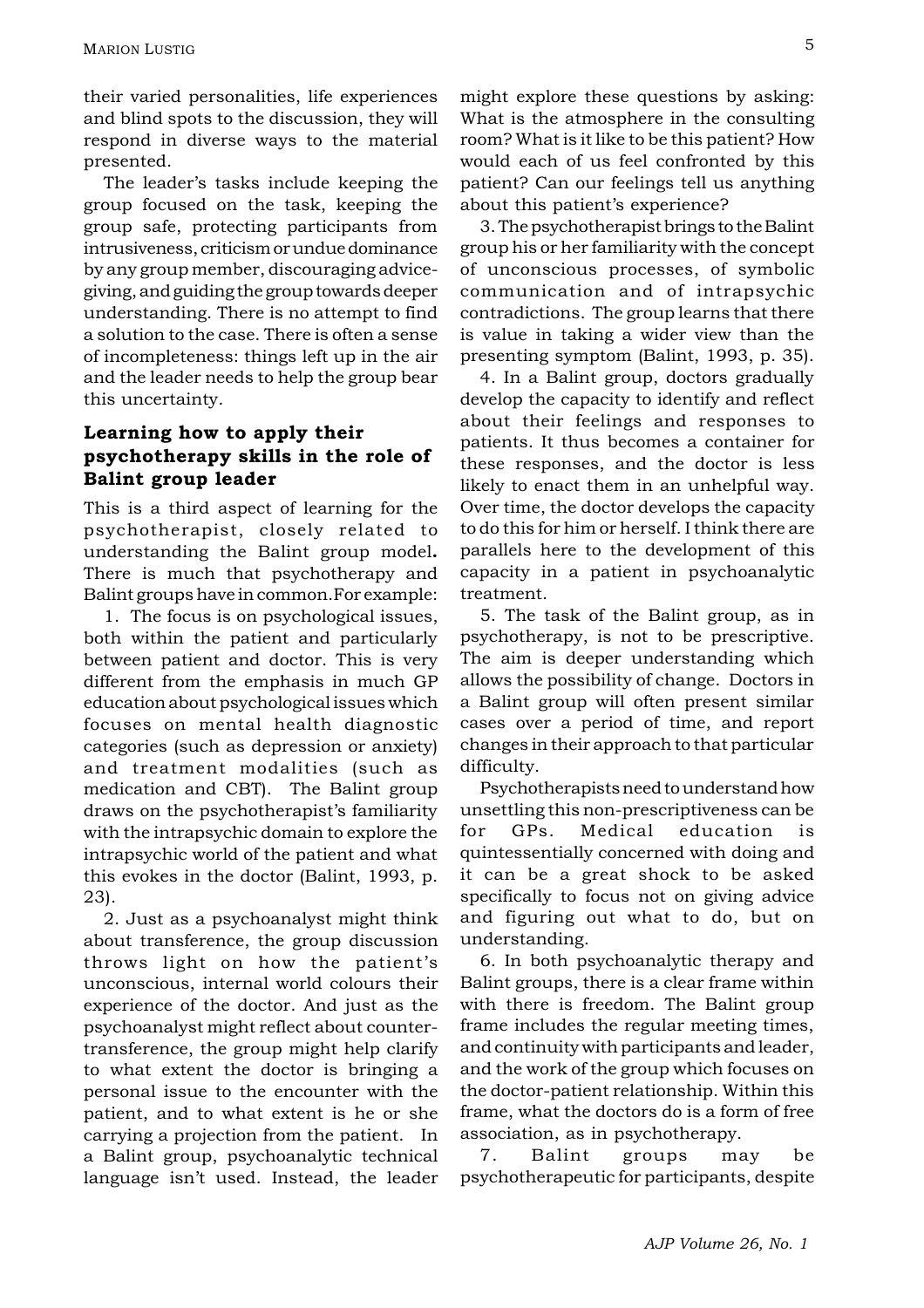not being therapy. The GP may become aware of their particular blind spots which create habitual and unhelpful ways of responding to particular sorts of patients or situations and become freer to respond more accurately to the needs of each patient. Their feelings and responses to patients become tools in understanding their patients better, rather than sources of stress or unhelpful behaviours. Personal growth in the doctor is a difficult topic to illustrate because of confidentiality, but participants do commonly report significant improvements in work satisfaction, and demonstrate increased confidence, capacity to tolerate anxiety and uncertainty, and ownership and more appropriate use of their aggressive impulses.

8. As in psychoanalysis, the learning Balint groupsaimtofacilitate in participants is not the acquisition of intellectual knowledge, but knowledge about themselves and their patients as people, particularly with respect to their felt experience: a growth in the capacity to observe, together with the interrelated capacity to bear what one observes, in self and other. The rationale for this is that much of the healing in the patient will take place through recognition and acceptance of the distress which the patient offers and which is felt by the doctor (Balint, 1993, p. 23).

9. As in psychoanalysis, participants learn to take emotions seriously, to reflect about how emotions influence reason (Lichtenstein and Lustig, 2006) and to think about themselves as participant-observers, whonecessarily influenceandare influenced by what they observe.

However, a Balint group has many important differences from psychoanalytic therapy, including:

There are clear boundaries for what can be talked about  $-$  the focus is clearly on participants interactions with patients and not on their personal lives.

The leader generally does not make interpretations about the doctor-patient relationship being presented; nor about interactions within the group; nor about individual doctors, although the leaders hypotheses about any of these issues may well guide their interventions.

Very closely related is the importance in a Balint group of facilitating the group doing the work  $-$  as opposed to becoming a guru who can see what's going on better than the group participants. This is important, not only because people learn better when they discover something for themselves than when they are told it, but because it resonates with the position we want to encourage GPs to take  $-$  that of experts in psychosomatic medicine who can carry responsibility for their own patients (Balint, 1964, p. 289).

The idea is to teach the GPs an approach rather than the conclusions the leader might reach themselves. This is done by teaching participants to listen and observe more  $\frac{1}{2}$  closely – to hear what the patient is telling them – not by doing it for them. Tempting as it may be, the leader's task is not to provide insight into the psychological causes of a patient's illness, nor the techniques needed to manage them (Balint, 1993, p. 44). Sometimes the leader helps the group by being able to model the capacity to bear not understanding or to be wrong. Leaders should encourage a state of mind where the doctors can hold back and not rush in too quickly to find explanations, working to counteract the professional tendency to observe only what we already understand (Balint, 1993, p. 48).

#### The group experience

Psychotherapists may not have experience working with groups. They will need to consider how to keep the presenter and the other group members safe and how to create a space where difference and diversity can be tolerated and worked with. They need to learn to observe the process as well as the content of the group, and they may well discover that attention to group process will deepen their understanding of the dynamics of the doctor-patient interaction being discussed.

In summary, the challenges which may be faced by psychotherapists becoming Balint group leaders include: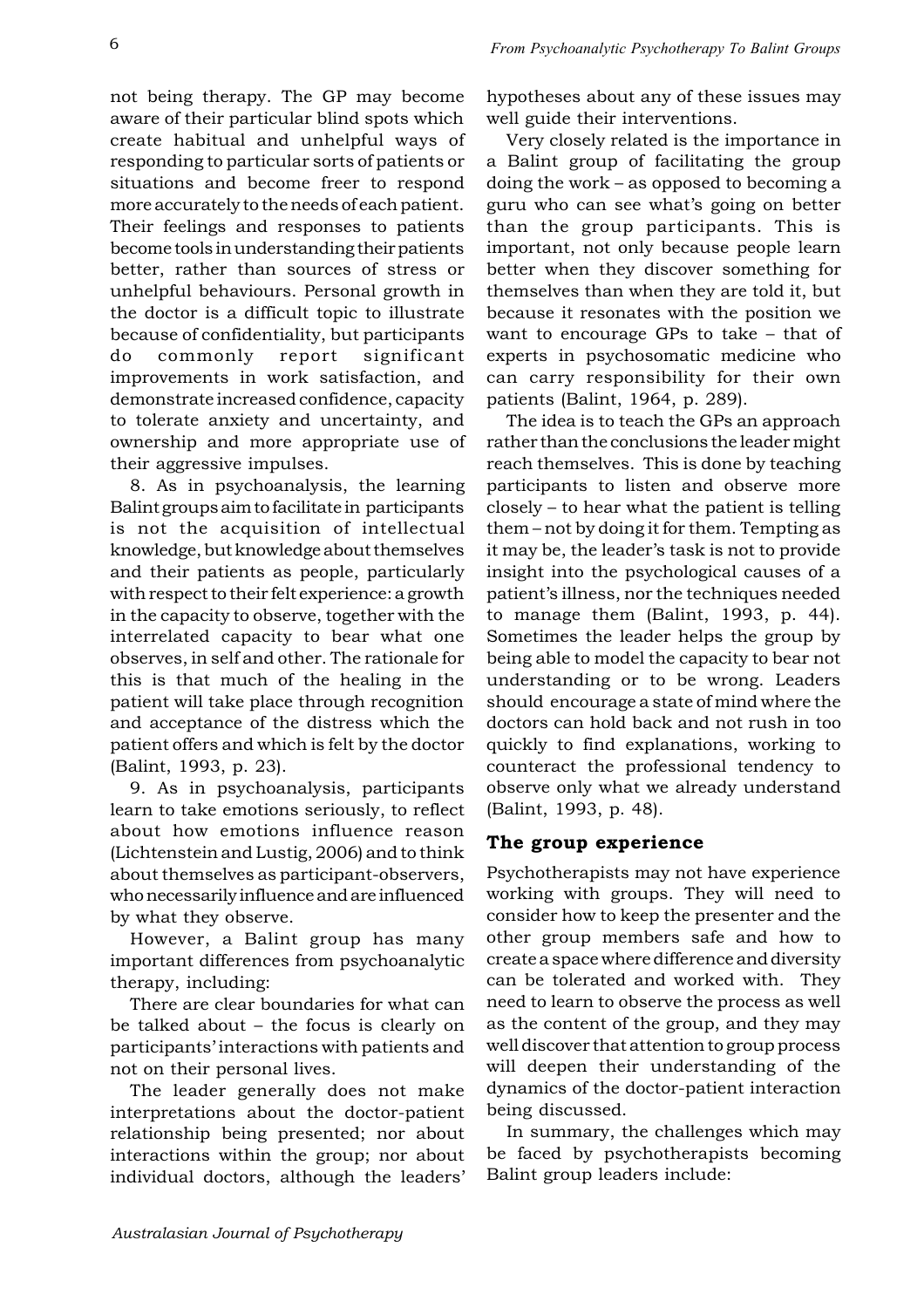1. Learning what general practice is like.

2. Learning about Balint groups.

3. Avoiding turning the group into a supervision group for psychotherapy  $-$  or an exercise in psychiatric diagnosis and treatment – keeping the focus on the GP as a GP.

4. Not allowing the group to become group psychotherapy.

5. Learning to facilitate the group doing the work.

6. Learning about group process.

#### Case vignettes

I conclude by giving some case vignettes from Balint groups I lead, in order to illustrate the kind of work that can be done in a Balint group.

#### Case presented in GP group  $#1$

Denise told us about a 60 year old woman from a non-English speaking background. Two years ago, she had experienced an acute myocardial infarction with cardiac arrest. She presented frequently with terrible' pains in many parts of her body, uncontrollable shaking and numerous other somatic symptoms. Multiple specialists were involved. There were frequent crises. Denise found it difficult to sort out the confusing symptoms and somehow felt that she was always stepping into a minefield. Denise thought the patient was anxious, but the patient disagreed and insisted on purely physical explanations.

The group readily sympathized with Denise's difficulty in disentangling her patient's physical and emotional problems, exacerbated by her understandable anxiety about 'missing something'. They reflected on why patient and doctor struggled to find common language, and seemed somehow to be working at cross purposes. They speculated about possible cultural factors - perhaps in this patient's ethnic group, feelings were generally expressed as bodily symptoms. They imagined what it would be like to have had one's heart stop, and they wondered whether there were any other life experiences contributing to this patient's intense anxiety.

When Denise reported back to the group

some weeks later, she had been surprised to realize that this patient, despite the involvement of multiple specialists, had actually had inadequate cardiac investigation. The group speculated that somehow the anxiety and confusion this patient elicited had made it difficult for any of the patient's caregivers to think logically. And this problem had been exacerbated by the collusion of anonymity – the involvement of multiple specialists where no one doctor carried overall responsibility.

This case illustrates many issues. Firstly, it is a typical example of the often confusing psychosomatic presentations GPs struggle with. Secondly, we could speculate that the patient has been projecting anxiety into the doctor, indeed into all the doctors. The group recognizes this and this allows them to reflect more about the patient's experience and the possible sources of her anxiety. At the follow-up, the doctor is clearly freer to think more rationally about her patient and to carry responsibility for the patient more effectively. Thirdly, the case illustrates the unique role an adequately supported GP can play in assuming responsibility, where there might be unconscious pressure coming from the patient for each doctor involved to pass the buck. Fourthly, the case is a good example of how the prescriptive approaches to mental health issues mandated in most GP education nowadays would not be helpful; this patient's anxiety cannot be addressed as a discrete mental health issue. without exploring the impact of the anxiety on the doctor, and freeing the doctor to explore both the medical and the psychological aspects of the case.

#### Case presented in GP group  $\#2$

Mary told us about a patient dying of a malignancy, a 58 year old woman with whom the doctor had had a long and gratifying relationship. In the past, Mary had supported the patient in making extensive lifestyle changes to cure her obesity. The patient's elderly father was also a patient of the practice, and Denise was aware of the patient's adult son who had a serious mental illness. Mary had been aware of the patient's poor prognosis